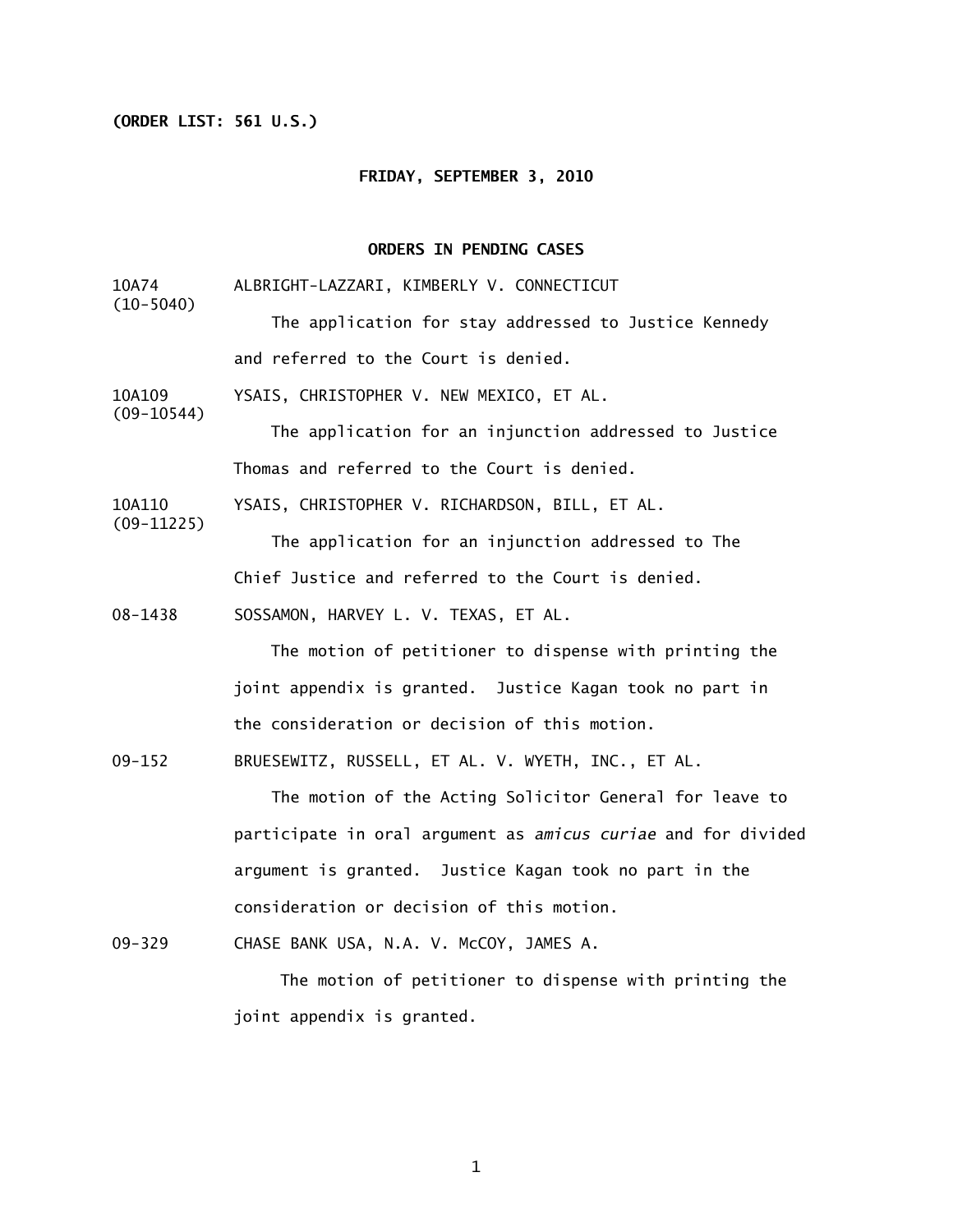09-479 ) ABBOTT, KEVIN V. UNITED STATES

)

09-7073 ) GOULD, CARLOS R. V. UNITED STATES

The motion of petitioners for divided argument is granted. Justice Kagan took no part in the consideration or decision of this motion.

### **REHEARINGS DENIED**

- 09-1299 LANCE, DONNIE C. V. HALL, WARDEN
- 09-1309 NIZIO, STEPHEN W. V. COOK, WILLIAM M., ET AL.
- 09-1330 NEWSOM, WILLIE G. V. TENNESSEE, ET AL.
- 09-8318 TELLEZ, JORGE V. FL DOC
- 09-9865 TOWNSEND, LORENZO C. V. MICHIGAN
- 09-9881 SEMLER, RAYMOND L. V. KLANG, ERICK, ET AL.
- 09-9898 TEMPLE, DAN V. RILEY, WARDEN
- 09-9913 ONG, LYE H. V. SOWERS, RODERICK R., ET AL.
- 09-9982 CROSS, STEWART A. V. THALER, DIR., TX DCJ
- 09-10008 CARVER, TOMMY V. BENNETT, BOYD, ET AL.
- 09-10084 HINDAOUI, TAYSSIR V. THALER, DIR., TX DCJ
- 09-10095 HALL, ROBERT A. V. THALER, DIR., TX DCJ
- 09-10122 HARRISON, THURMAN V. HARTLEY, WARDEN, ET AL.
- 09-10136 HERNANDEZ, EDWARD V. HARTLEY, WARDEN
- 09-10183 WISE, GARY L. V. SC DOC
- 09-10255 JONES, DAVID A. V. KING, SUPT., SOUTH MS
- 09-10267 WILLIS, JEFFREY V. McNEIL, SEC., FL DOC, ET AL.
- 09-10338 SPURLOCK, PATRICK K. V. NORTHRIP, IAN A., ET AL.
- 09-10380 REBERGER, LANCE V. NEVADA
- 09-10398 BUNCH, HENRY J. V. HOBBS, INTERIM DIR., AR DOC
- 09-10445 MENDENHALL, CRAIG E. V. THALER, DIR., TX DCJ
- 09-10578 ARIEGWE, KINGSLEY V. FERRITER, DIR., MT DOC, ET AL.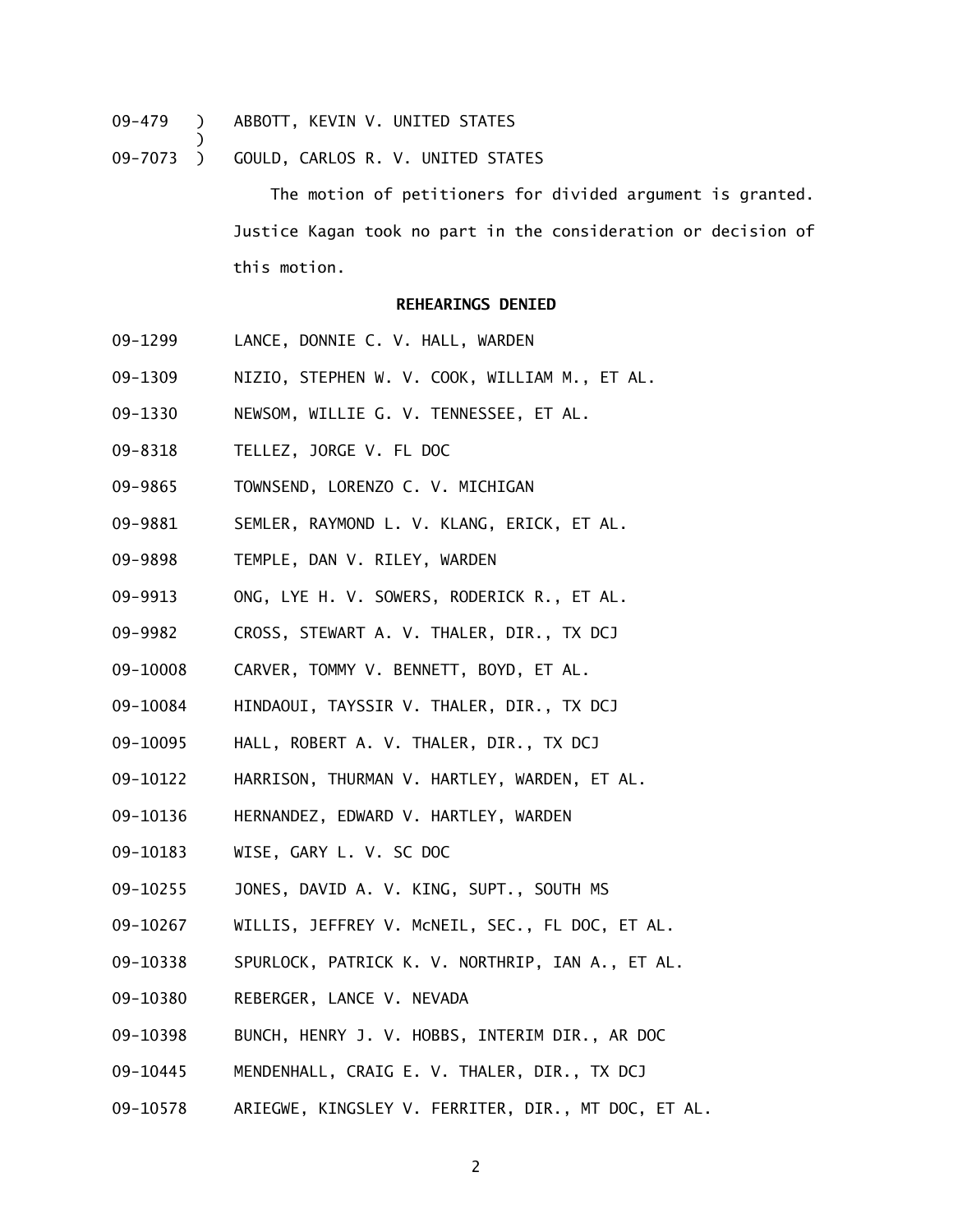- 09-10676 IN RE FREDERICK M. TORRENCE
- 09-10760 SMITH, JOHN H. V. ROPER, SUPT., POTOSI

09-10813 HAUGHTON, HOPETON H. V. UNITED STATES

- 09-10816 HICKS, DAVID V. FEDERAL BUREAU OF PRISONS
- 09-10953 HINES, COREY L. V. RICHARDS, R., ET AL.

The petitions for rehearing are denied.

- 09-980 BRITISH AMERICAN TOBACCO LTD. V. UNITED STATES, ET AL.
- 09-7963 WILSON, MELVIN V. UNITED STATES

 The petitions for rehearing are denied. Justice Kagan took no part in the consideration or decision of these petitions.

09-10320 TAFARI, INJAH V. ANNETTS, PAUL W., ET AL.

 The petition for rehearing is denied. Justice Sotomayor took no part in the consideration or decision of this petition.

### **ATTORNEY DISCIPLINE**

D-2470 IN THE MATTER OF DISBARMENT OF TIMOTHY JOHN MARTIN

Timothy John Martin, of Lakewood, Colorado, having been suspended from the practice of law in this Court by order of June 21, 2010; and a rule having been issued and served upon him requiring him to show cause why he should not be disbarred; and the time to file a response having expired;

 It is ordered that Timothy John Martin is disbarred from the practice of law in this Court.

D-2471 IN THE MATTER OF DISBARMENT OF JOHN L. ISAAC

 John L. Isaac, of Parker, Colorado, having been suspended from the practice of law in this Court by order of June 21, 2010; and a rule having been issued and served upon him requiring him to show cause why he should not be disbarred; and the time to file a response having expired;